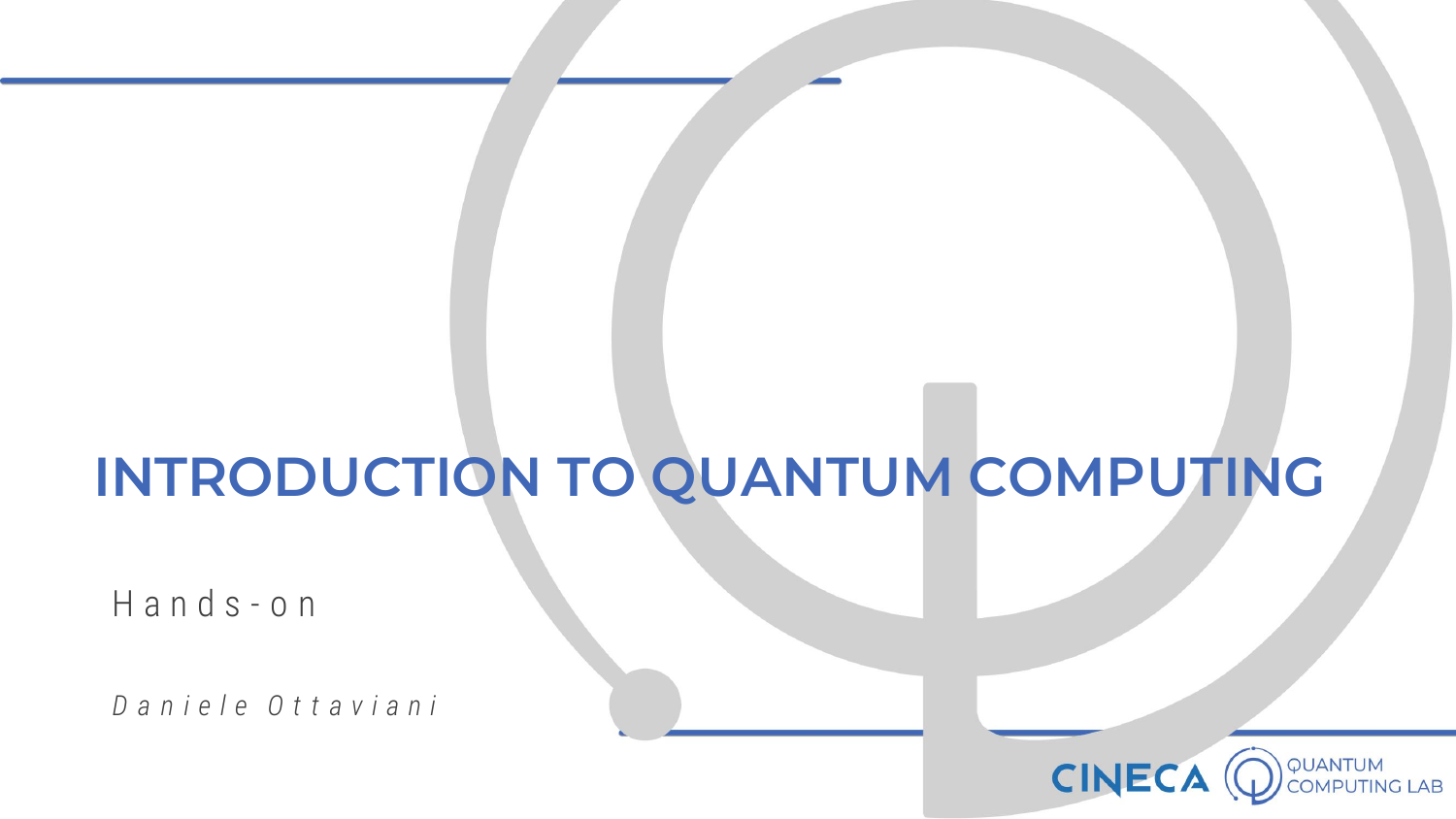• Usernames:

a08trc##

Password:

pa1vcpaP

change password: use command "passwd"

login: ssh a08trc##@login.marconi.cineca.it

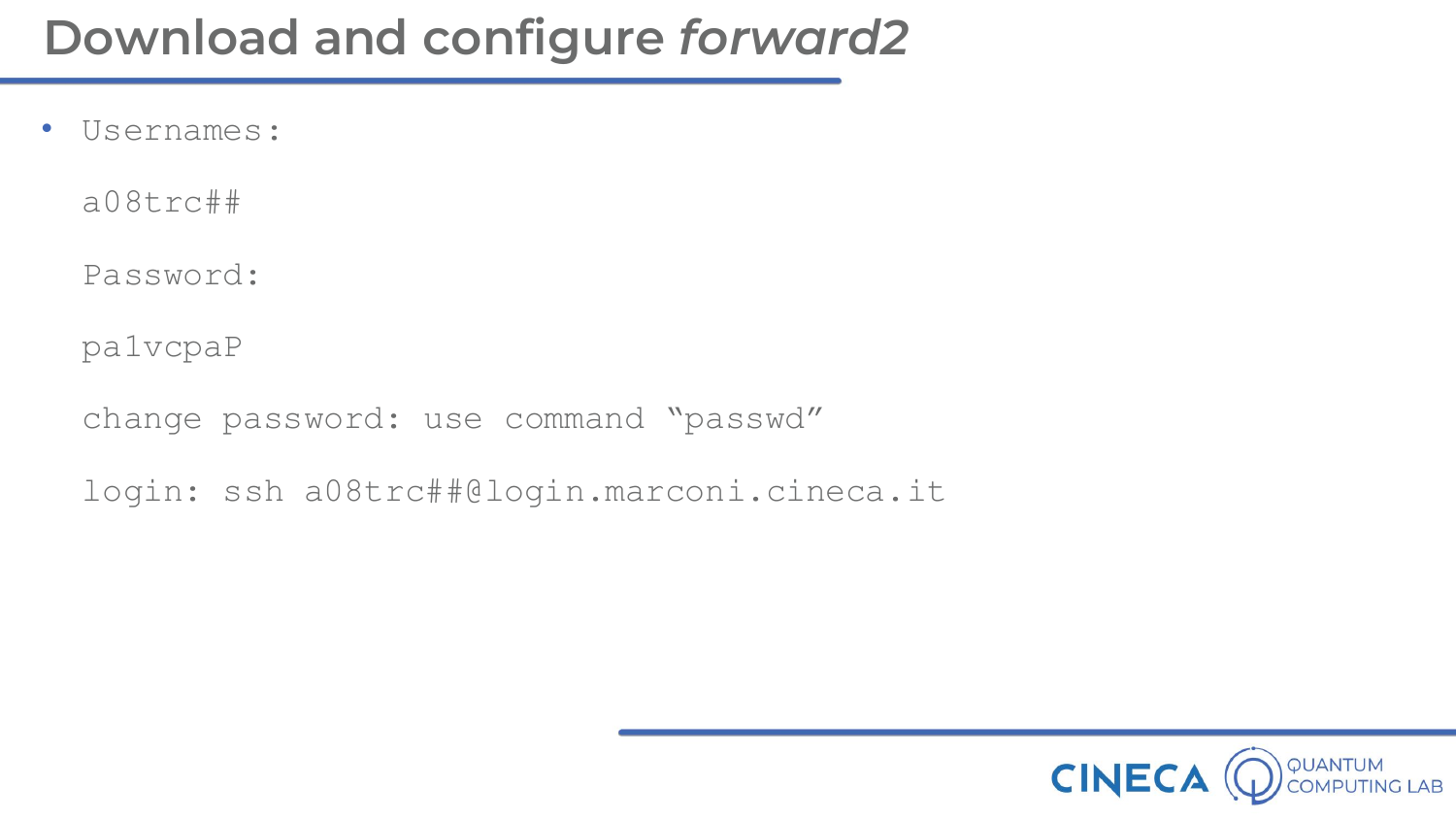| Jorge Machaddo             | 01 |
|----------------------------|----|
| Sergey Rykovanov           | 02 |
| Amin Cheikhi               | 03 |
| Kevin Obrejan              | 04 |
| Micaela Fonseca            | 05 |
| <b>Yorgos Sofianatos</b>   | 06 |
| <b>Karim Hasnaoui</b>      | 07 |
| Angela Stallone            | 08 |
| <b>Felix Bangerter</b>     | 09 |
| Luca Graziani              | 10 |
| Valentina Di Salvatore     | 11 |
| Alexei Sytov               | 12 |
| Darshana Jayakumari        | 13 |
| <b>EMANUELE FALBO</b>      | 14 |
| Alessandro Di Domizio      | 15 |
| Ana Jambrina Gomez         | 16 |
| <b>Federica Di Michele</b> | 17 |
| Leticia Tituaña            | 18 |
| Jorge Amaya                | 19 |
| Işıl Öz                    | 20 |
| <b>Cedric Bhihe</b>        | 21 |
| Giampaolo Zerbinato        | 22 |
| Giulia Sarego              | 23 |
| <b>Matilde Fiore</b>       | 24 |

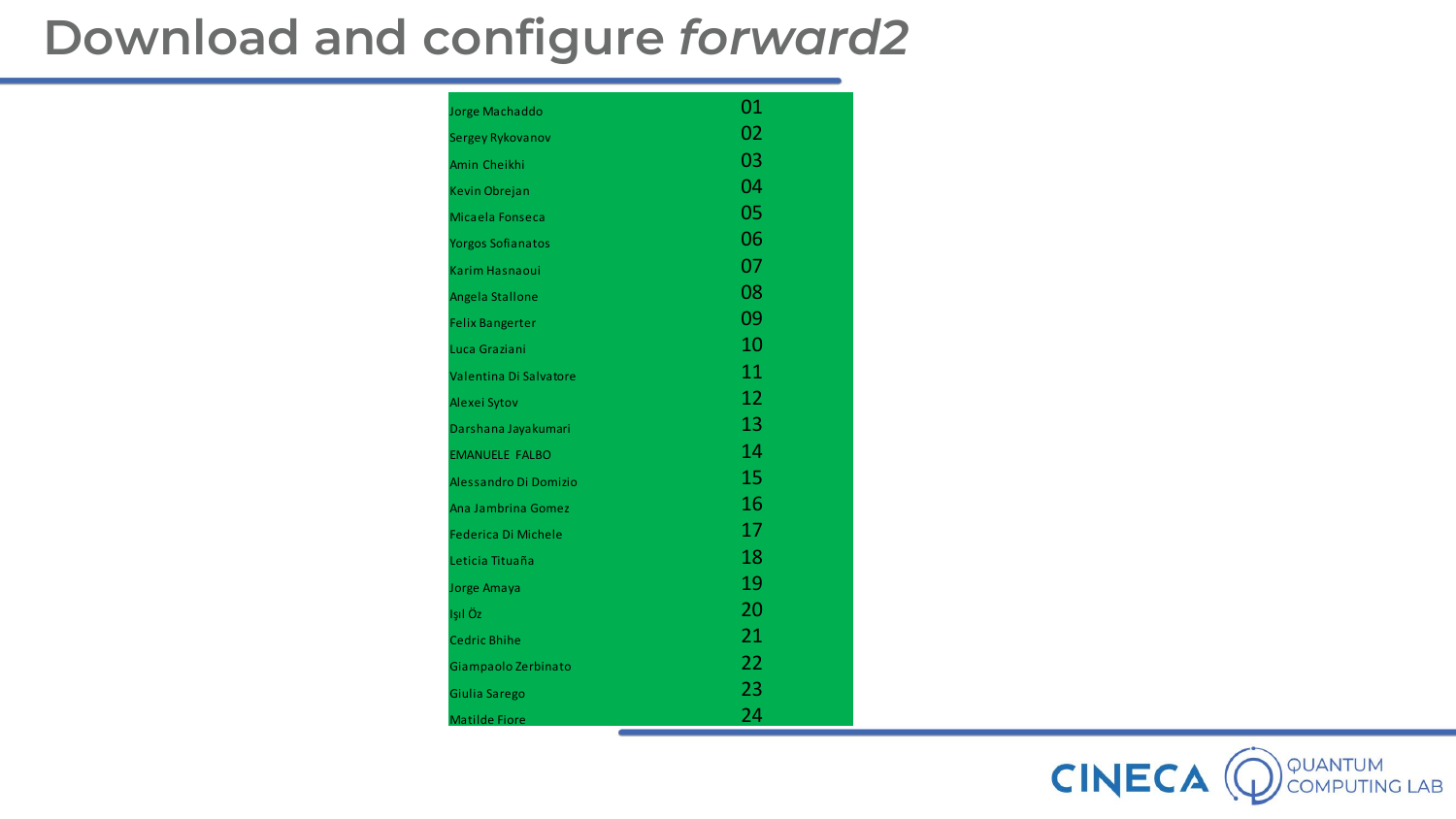• On your **local machine**, run

**[git clone https://gitlab.hpc.cineca.it/dottavi1/introduction-to](https://gitlab.hpc.cineca.it/dottavi1/introduction-to-qc-school.git)qc-school.git**

**cd introduction-to-qc-school/forward2**

• In order to use forward2 (a script that allows you to run jupyter notebooks on your local machine using Marconi's environment) you need to pair your keys. To do that, run

**ssh-keygen** (leave everything blank)

**ssh-copy-id a08trc##@login.marconi.cineca.it**

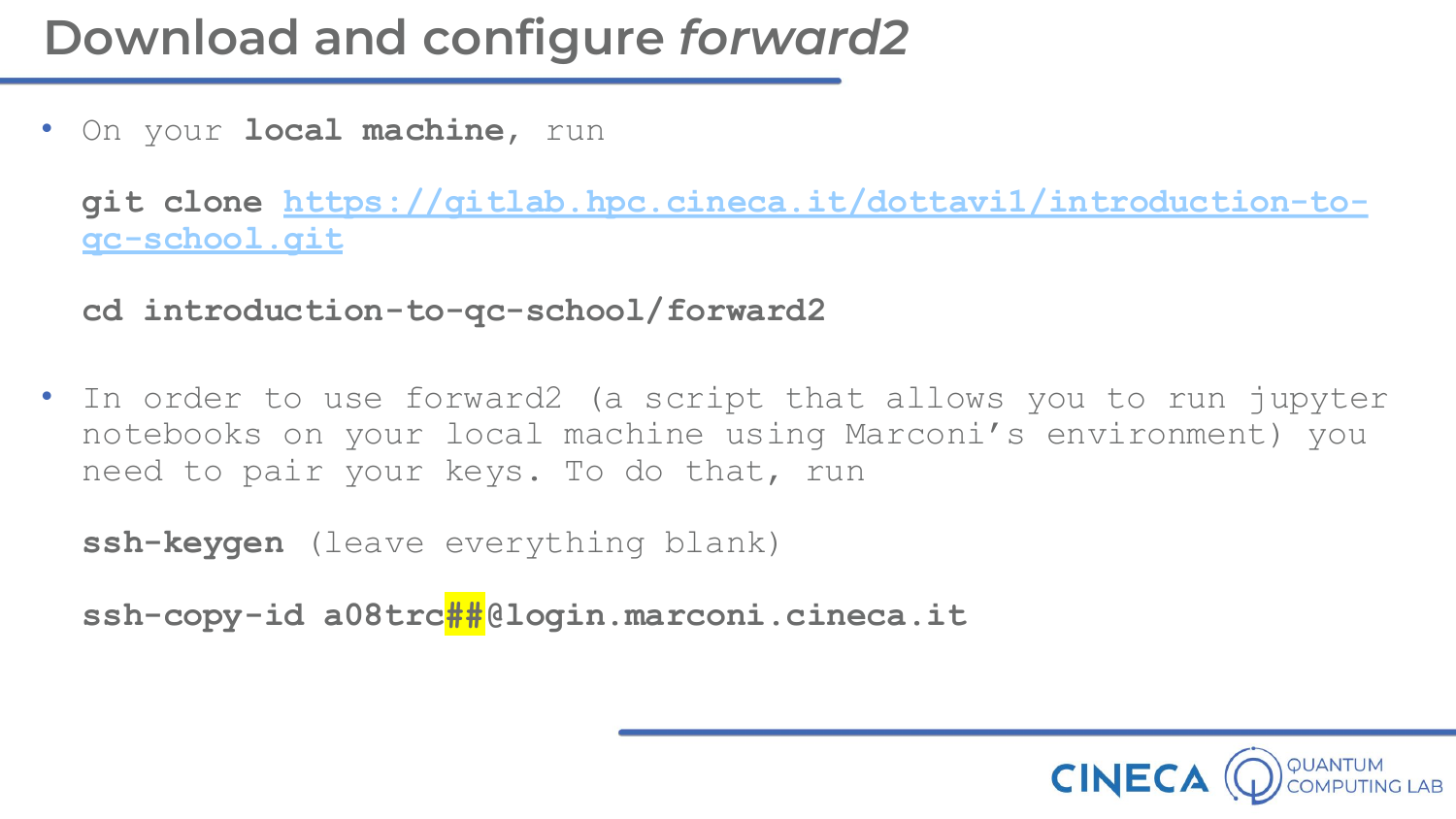Now log on Marconi with your username

```
ssh a08trc##@login.marconi.cineca.it
```
Here you have to complete the pairing process

```
ssh-keygen
ssh-copy-id localhost
```
• And to download the repository again (this time on the **remote** machine)

**git clone <https://gitlab.hpc.cineca.it/dottavi1/introduction-to-qc-school.git>**

Write down the address of the folder you just downloaded. If you haven't moved from home, it should be

**/marconi/home/usertrain/a08trc##/introduction-to-qc-school**

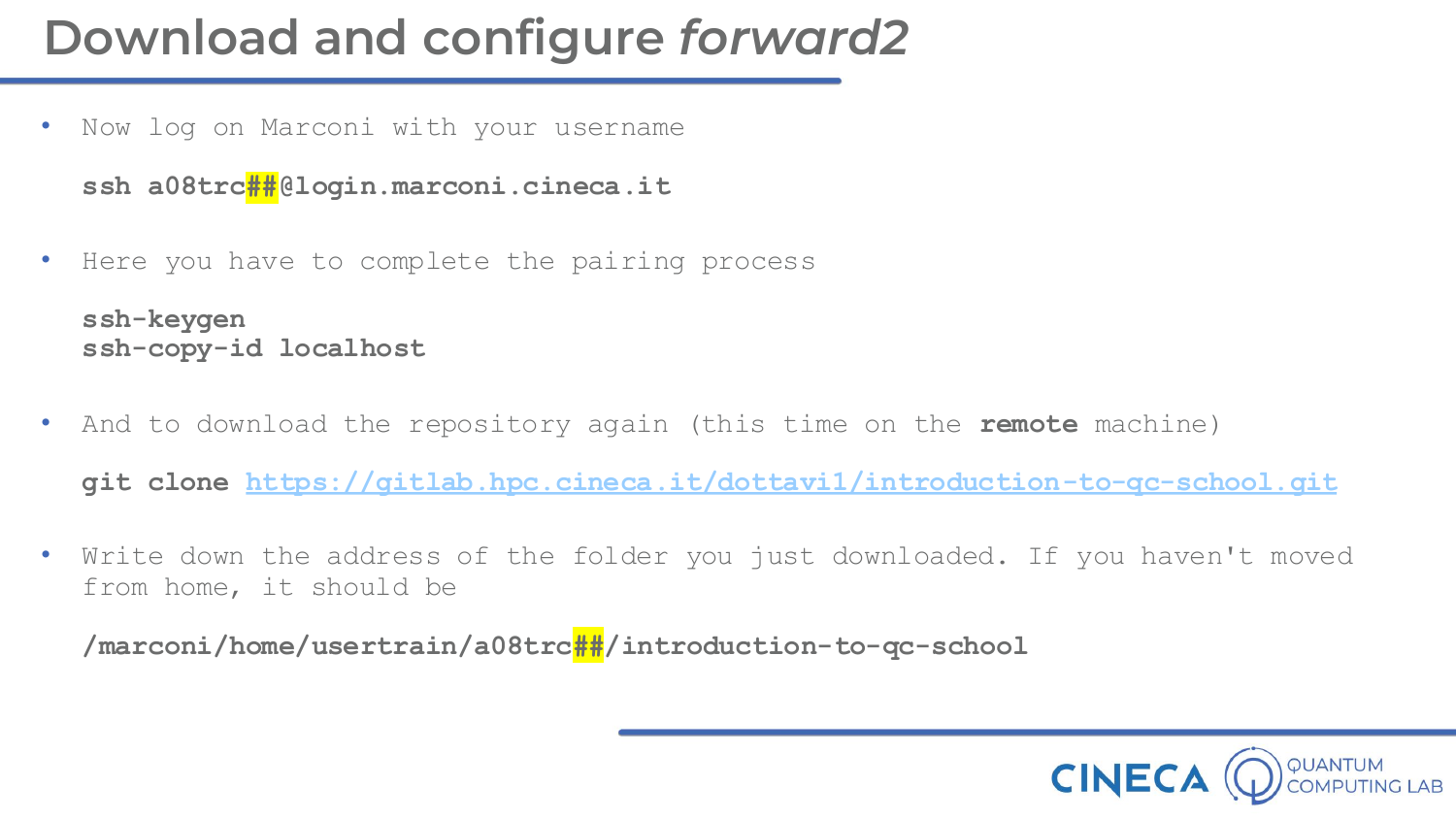• Now go back on your **local** machine, go to the **local** dir *"introduction-toqc-school"*, enter into the *forward2* directory and type

**./forward2 -u a08trc## -r marconi -p your-port-number env-name /marconi/home/usertrain/a08trc##/introduction-to-qc-school/dir-name/**

where

| a08trc## -------------------> complete with your number           |
|-------------------------------------------------------------------|
| your-port-number -------> use 32000 + your number                 |
| env-name ------------------> for first lesson, use "mps"          |
| dir-name -------------------> for first lesson, use "mps-jupyter" |

**wait for an URL (or until the program opens a web page with the notebook) if the URL is not working, just return to your bash and quit the job by pressing ctrl-c (and confirming with yes). Now just relaunch it.**

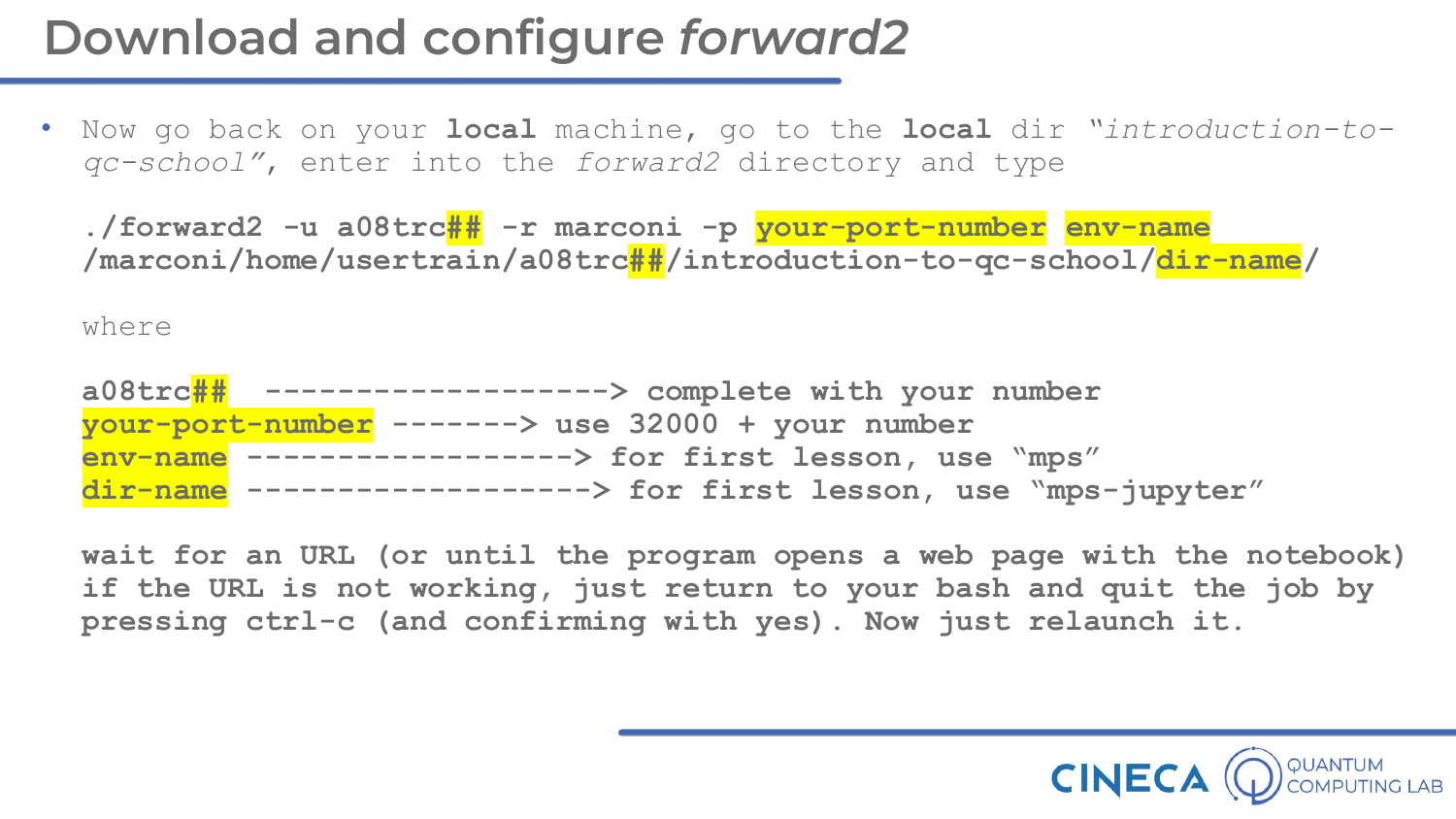• **Lesson 1: dir-name = mps-jupyter env-name = mps** • **Lesson 2: dir-name = IntroQCschool-Qiskit env-name = qiskitpulser**

#### • **Lesson 3:**

**dir-name = quantumannealer-notebooks env-name = quantum-annealers**

#### • **Lesson 4:**

- **dir-name = IntroQCschool-Pulser env-name = qiskitpulser**
- **Lesson 5:**
	- **dir-name = GPQML-notebooks**
	- **env-name = gpqml**

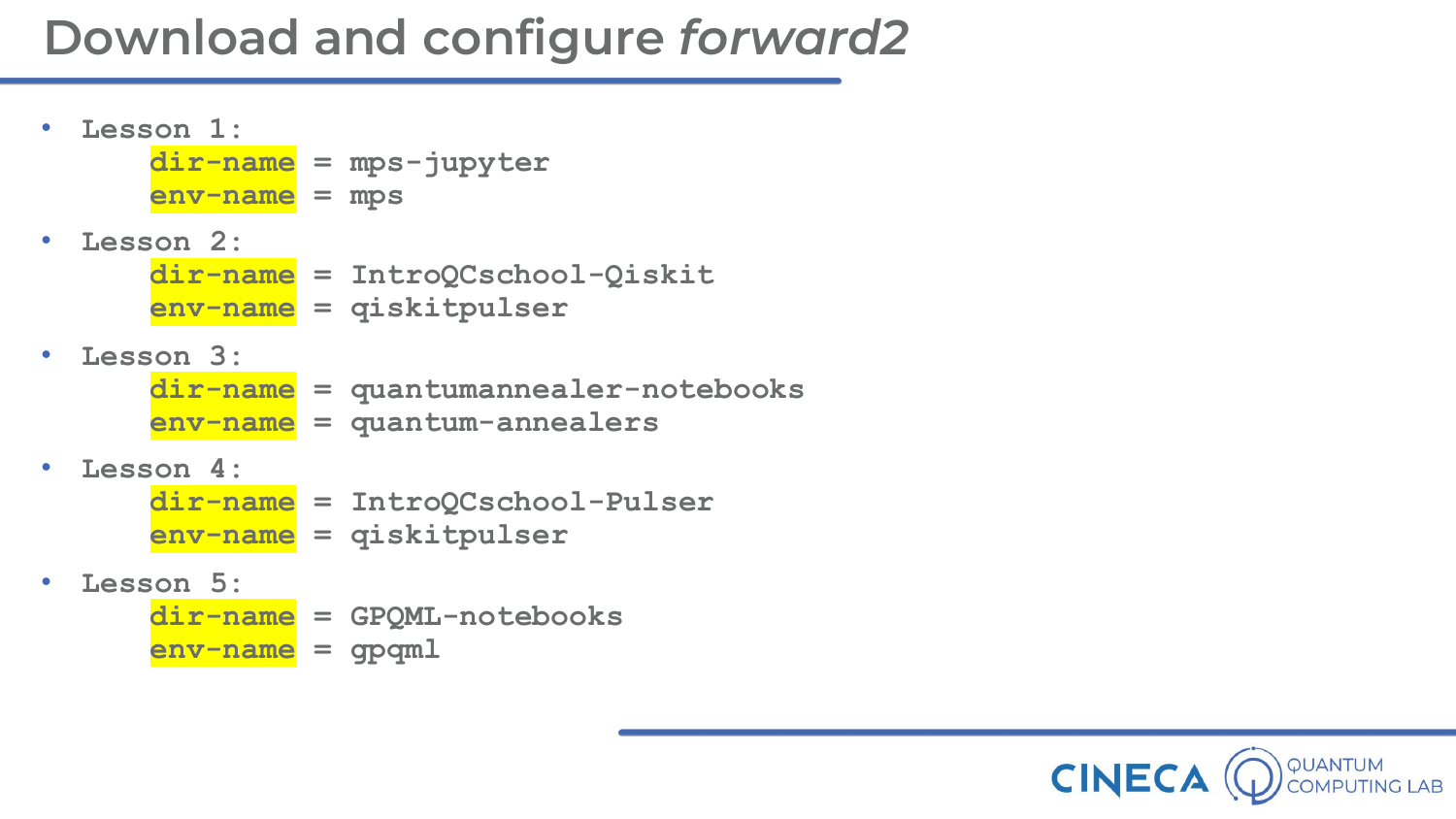# **Instruction for local environments**

• If you want to use your local computer, you have to install these requirements. I recommend to create a virtual environment for every package.

```
Prerequisites: Python 3 (tested on 3.8.5)
```
**Instructions for QISKIT-PULSER ENVIRONMENT (Lesson 2 and Lesson 4)**

```
python3 –m venv qiskitpulser-env
source ./qiskitpulser-env/bin/activate 
pip install --upgrade pip 
pip install jupyter
pip install qiskit[visualization]
pip install pulser
pip install matplotlib
```
**launch: jupyter notebook path/of/the/notebook/notebookname.ipynb**

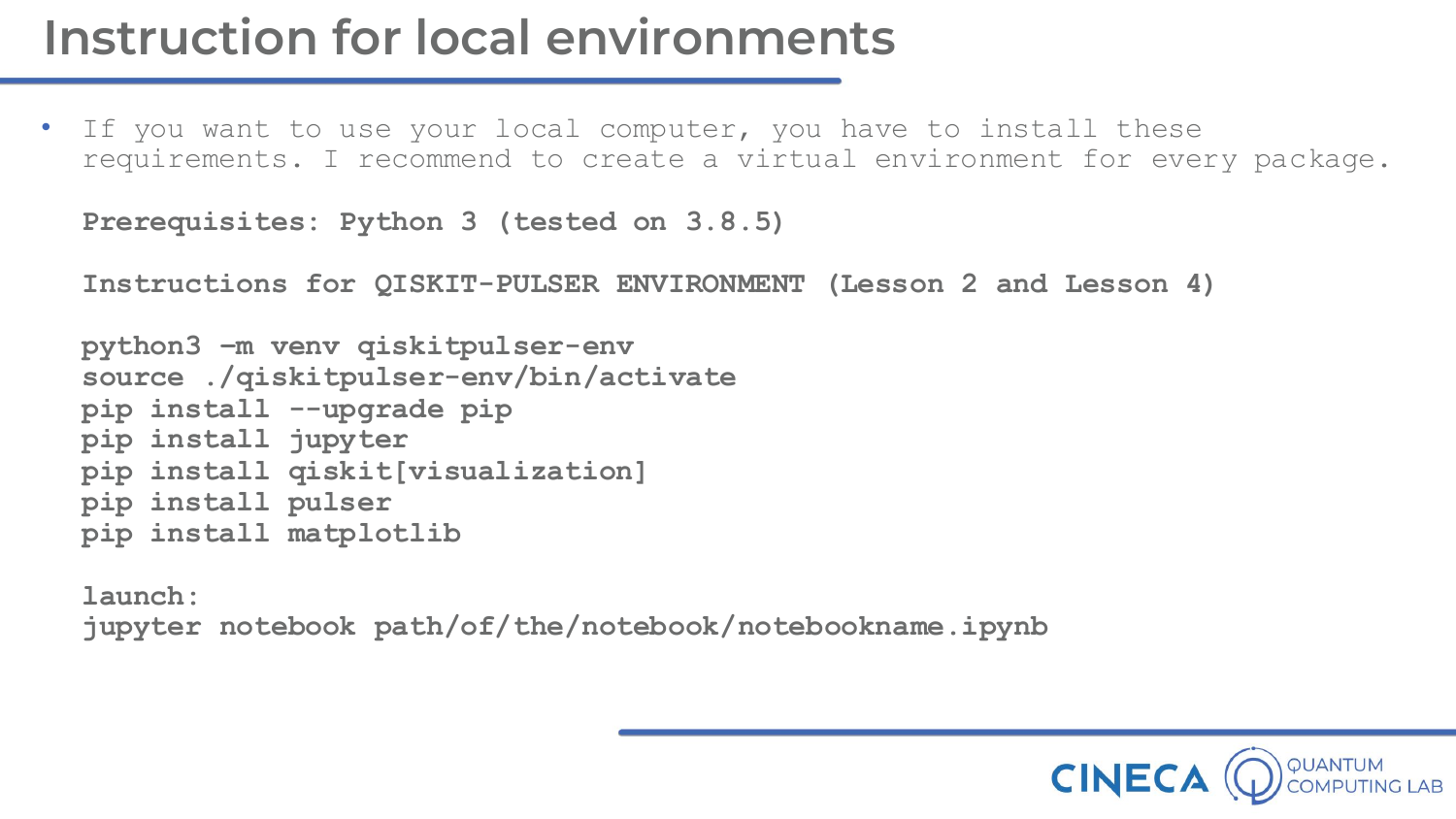# **Instruction for local environments**

• If you want to use your local computer, you have to install these requirements. I recommend to create a virtual environment for every package.

```
Prerequisites: Python 3 (tested on 3.8.5)
```
**Instructions for QUANTUM ANNEALING ENVIRONMENT (Lesson 3 and part of Lesson 5)**

```
python3 –m venv ocean-env
source ./ocean-env/bin/activate 
pip install --upgrade pip 
pip install jupyter
pip install dwave-ocean-sdk
pip install matplotlib
```
**launch: jupyter notebook path/of/the/notebook/notebookname.ipynb**